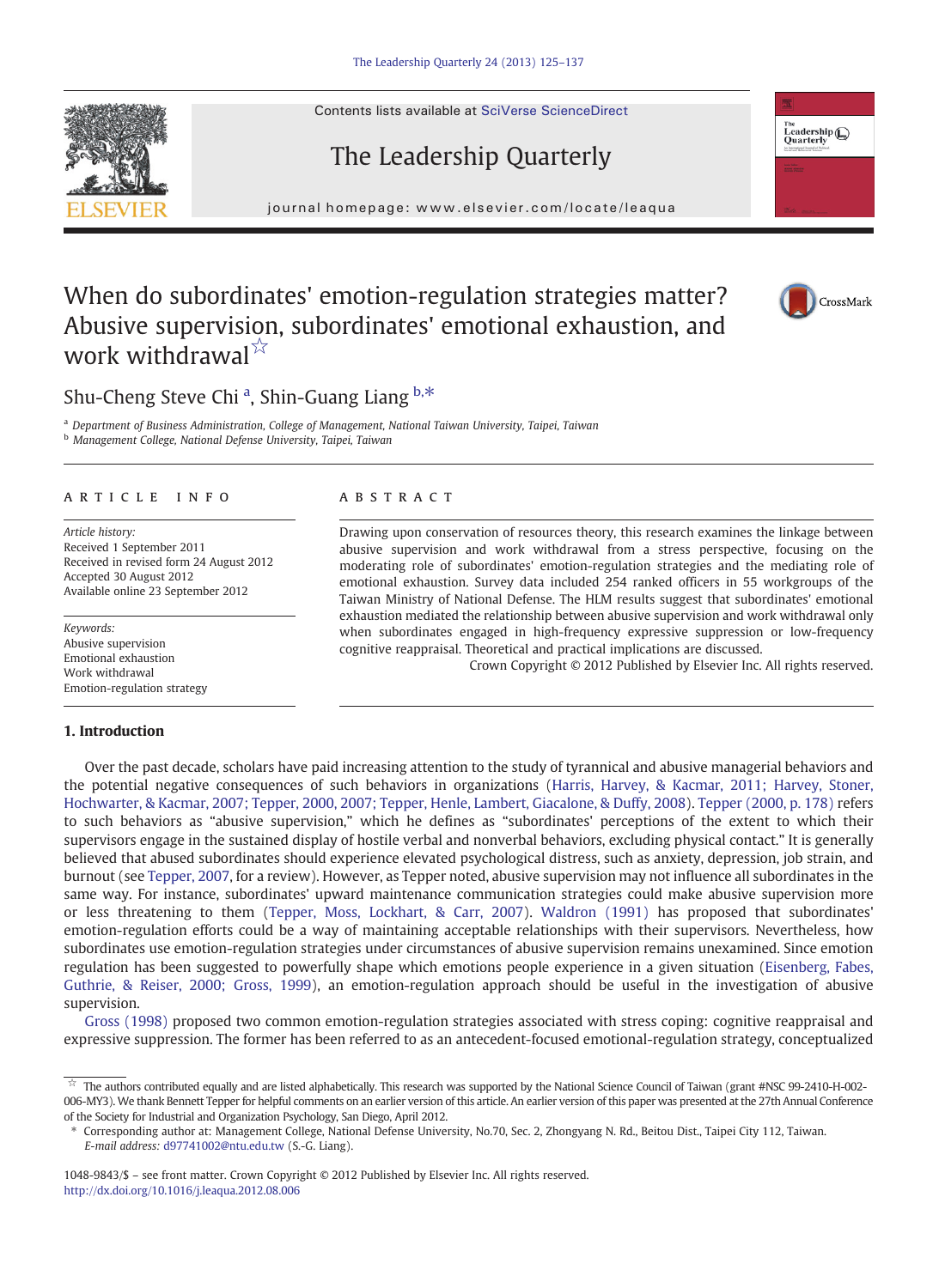as an individual's efforts to construct a potentially emotion-eliciting situation in a way that changes its emotional impact [\(John &](#page--1-0) [Gross, 2004; Liu, Prati, Perrewé, & Brymer, 2010](#page--1-0)). As an example, an applicant might view a university admissions interview as an opportunity to find out how much he likes the school rather than as a test of his worth ([Gross & John, 2003](#page--1-0)). By contrast, expressive suppression has been referred to as a response-focused emotion-regulation strategy, defined as the conscious inhibition of one's ongoing emotionally expressive behaviors [\(John & Gross, 2004; Liu et al., 2010\)](#page--1-0); for instance, one might maintain a neutral expression while holding a great hand during a poker game. [Gross and John \(2003\)](#page--1-0) found evidence that people differ in their habitual use of emotion-regulation strategies. Therefore, in this study, we seek to understand how these two strategies influence the relationship between abusive supervision and subordinates' psychological distress through experiences of emotional exhaustion (i.e., feelings of being emotionally overwhelmed and drained by work) [\(Leiter & Maslach, 1988\)](#page--1-0).

According to [Maslach, Schaufeli, and Leiter \(2001, p. 403\),](#page--1-0) "Exhaustion is not something that is simply experienced — rather, it prompts actions to distance oneself emotionally and cognitively from one's work." Past studies have shown that emotionally exhausted employees are more likely than other employees to withdraw from their work environment (e.g., [Cropanzano, Rupp, &](#page--1-0) [Byrne, 2003; Westman & Eden, 1997\)](#page--1-0). It is possible that supervisors' abusive behaviors lead to subordinates' work-withdrawal behaviors, at least in part because abusive supervision enhances subordinates' feelings of emotional exhaustion. Hence, we investigate whether emotional exhaustion plays a mediating role in the relationship between abusive supervision and work withdrawal.

Conceptualizing abusive supervision as a workplace stressor that causes employees to lose valued personal resources ([Aryee,](#page--1-0) [Sun, Chen, & Debrah, 2008\)](#page--1-0), we develop and test our model using the conservation of resources (COR) theory of stress developed by [Hobfoll \(1989\).](#page--1-0) The COR theory provides an overarching framework for explaining the stress process and its importance in the abusive supervision–work withdrawal link. Thus, our research contributes to the abusive supervision literature in two ways. First, we seek to advance the abusive supervision literature through an understanding of the role of employees' emotion-regulation strategies to identify the boundary conditions of the relationship between abusive supervision and emotional exhaustion. Second, we build a mediated-moderation model that explains the conditions under which abusive supervision is related to work withdrawal. Fig. 1 presents a research framework of proposed relationships among this study's primary variables.

### 2. Theoretical development and hypotheses

### 2.1. Abusive supervision and emotional exhaustion

Based on the COR theory, individuals seek to obtain, retain, and protect valued resources, including emotional resources, and minimize the threat of resource loss [\(Hobfoll, 2002\)](#page--1-0). When individuals chronically work under stressful circumstances triggered by interpersonal interactions, they may experience low energy and mental fatigue. The resulting emotional exhaustion depletes the coping resources individuals need to meet emotional demands in the workplace [\(Maslach et al., 2001](#page--1-0)). Once their resources have been depleted and they fail to generate additional resources, they are likely to experience psychological distress [\(Tepper,](#page--1-0) [2000; Wright & Cropanzano, 1998](#page--1-0)).

Subordinates are likely to report higher levels of emotional exhaustion at work when they are chronically mistreated by their supervisors. Perceptions of abusive supervision impose significant emotional demands on subordinates' resources and prevent them from regaining resources through reasonable, pleasant interactions with their supervisors, thus leading to a loss of valued resources and a need for additional coping resources. Emotional exhaustion may occur because of an imbalance between the emotional demands of abusive supervision and the resources available to meet such demands. Studies also have shown that abusive supervision is positively associated with psychological distress ([Tepper, 2000, 2007; Wu & Hu, 2009\)](#page--1-0). We therefore expect that subordinates who are abused by their supervisors are likely to experience heightened emotional exhaustion at work.

### 2.2. The moderating role of emotion-regulation strategies

We expect that the impact of abusive supervision on subordinates' emotional exhaustion varies with subordinates' ability to cope with the underlying stress. Researchers have suggested that individuals differ in the extent to which they regulate their emotions when facing stressors and that these emotion-regulation tendencies affect how they respond to stressful circumstances



Fig. 1. Research framework.